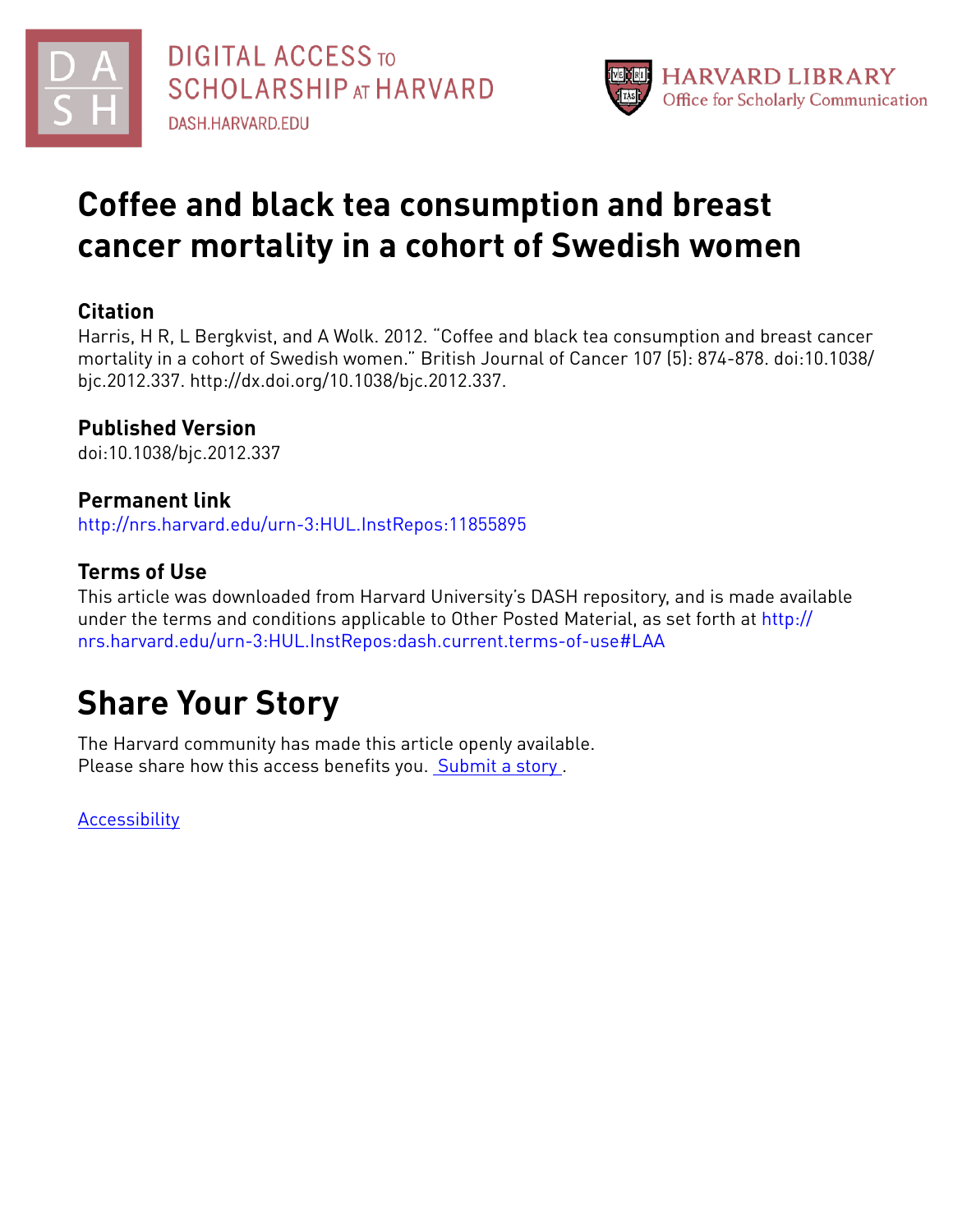[www.bjcancer.com](http://www.bjcancer.com)

## Coffee and black tea consumption and breast cancer mortality in a cohort of Swedish women

### HR Harris<sup>\*,1,2</sup>, L Bergkvist<sup>3</sup> and A Wolk<sup>1</sup>

- $\overline{1}$  $\overline{\phantom{a}}$  $\overline{\phantom{a}}$  $\overline{\phantom{a}}$  $\overline{\phantom{a}}$  $\overline{\phantom{a}}$  $\overline{\phantom{a}}$  $\overline{\phantom{a}}$  $\overline{\phantom{a}}$  $\overline{\phantom{a}}$  $\overline{\phantom{a}}$  $\overline{\phantom{a}}$ - $\overline{ }$  $\overline{\phantom{a}}$  $\overline{\phantom{a}}$  $\overline{\phantom{a}}$  $\overline{\phantom{a}}$  $\overline{\phantom{a}}$  $\overline{\phantom{a}}$  $\overline{\phantom{a}}$  $\overline{\phantom{a}}$  $\overline{\phantom{a}}$  $\overline{\phantom{a}}$  $\overline{\phantom{a}}$  $\overline{\phantom{a}}$  $\overline{\phantom{a}}$  $\overline{\phantom{a}}$  $\overline{\phantom{a}}$  $\overline{\phantom{a}}$  $\overline{\phantom{a}}$  $\overline{\phantom{a}}$  $\overline{\phantom{a}}$  $\overline{\phantom{a}}$  $\overline{\phantom{a}}$  $\overline{\phantom{a}}$  $\overline{\phantom{a}}$  $\overline{\phantom{a}}$  $\overline{\phantom{a}}$  $\overline{\phantom{a}}$  $\overline{\phantom{a}}$  $\overline{\phantom{a}}$  $\overline{\phantom{a}}$  $\overline{\phantom{a}}$  $\overline{\phantom{a}}$  $\overline{\phantom{a}}$  $\overline{\phantom{a}}$  $\overline{\phantom{a}}$  $\overline{\phantom{a}}$  $\overline{\phantom{a}}$  $\overline{\phantom{a}}$ 

<sup>1</sup> Division of Nutritional Epidemiology, The National Institute for Environmental Medicine, Karolinska Institutet, PO Box 210, Stockholm 171 77, Sweden;<br><sup>2</sup> Obstatrics and Gynecelogy Epidemiology Center, Brigham and Women <sup>2</sup>Obstetrics and Gynecology Epidemiology Center, Brigham and Women's Hospital, Harvard Medical School, 221 Longwood Avenue, Boston, MA 02115, USA; <sup>3</sup>Department of Surgery and Centre for Clinical Research, Central Hospital, Västerås 721 89, Sweden

BACKGROUND: Coffee and black tea contain a mixture of compounds that have the potential to influence breast cancer risk and survival. However, epidemiologic data on the relation between coffee and black tea consumption and breast cancer survival are sparse. METHODS: We investigated the association between coffee and black tea consumption and survival among 3243 women with invasive

breast cancer in the Swedish Mammography Cohort. Intake was estimated using a food frequency questionnaire. Cox proportional hazard models were used to calculate hazard ratios (HRs) and 95% confidence intervals (95% CIs).

RESULTS: From 1987 to 2010 there were 394 breast cancer-specific deaths and 973 total deaths. Coffee and black tea were not associated with breast cancer-specific or overall mortality. Women consuming  $4 + c$ ups of coffee per day had a covariate and clinical characteristics-adjusted HR (95% CI) of death from breast cancer of  $1.14$  (0.71–1.83;  $p_{\text{trend}} = 0.81$ ) compared with those consuming <1 cup per day. Women consuming 2 + cups of black tea per day had a covariate and clinical characteristics-adjusted HR (95% CI) of death from breast cancer of 1.02 (0.67–1.55;  $p_{trend} = 0.94$ ) compared with non-tea drinkers. Caffeine was also not associated with breast cancer-specific (HR for top to bottom quartile = 1.06; 95% CI = 0.79–1.44;  $p_{\text{trend}} = 0.71$ ) or overall mortality.

CONCLUSION: Our findings suggest that coffee, black tea, and caffeine consumption before breast cancer diagnosis do not influence breast cancer-specific and overall survival.

British Journal of Cancer (2012) 107, 874-878. doi:[10.1038/bjc.2012.337](http://dx.doi.org/10.1038/bjc.2012.337)<www.bjcancer.com> Published online 26 July 2012  $©$  2012 Cancer Research UK

Keywords: breast cancer; epidemiology; coffee; tea; caffeine; survival

Coffee and black tea contain a mixture of compounds that have the potential to influence breast cancer risk and survival. Coffee may influence risk and progression through the inhibition of DNA methylation ([Lee and Zhu, 2006\)](#page-5-0), influences on tumour differentiation [\(Pozner](#page-5-0) et al, 1986), or alterations in sex hormone levels ([Ferrini and Barrett-Connor, 1996](#page-5-0); [Nagata](#page-5-0) et al, 1998). Black tea has also been shown to alter sex hormone levels ([Kuruto-Niwa](#page-5-0) et al[, 2000;](#page-5-0) Wu et al[, 2005](#page-5-0)), and the flavonoids it contains may have antioxidant effects ([Trevisanato and Kim, 2000\)](#page-5-0). Caffeine is found in both coffee and black tea, and in rodents has been shown to increase mammary cell differentiation [\(VanderPloeg](#page-5-0) et al, 1992) and decrease tumour incidence ([Petrek](#page-5-0) et al, 1985). Conversely, caffeine has also been associated with increased mammary tumours in animal models ([Welsch](#page-5-0) et al, 1983).

Coffee consumption and breast cancer risk have been exten-sively studied with conflicting results [\(Ishitani](#page-5-0) et al, 2008; [Bissonauth](#page-4-0) et al, 2009; [Larsson](#page-5-0) et al, 2009a; Tang et al[, 2009](#page-5-0); [Bhoo Pathy](#page-4-0) et al, 2010; Boggs et al[, 2010;](#page-4-0) [Nilsson](#page-5-0) et al, 2010; [Fagherazzi](#page-5-0) et al, 2011; [Gierach](#page-5-0) et al, 2011; Li et al[, 2011\)](#page-5-0). However, to our knowledge, only one observational study has examined coffee consumption and survival following breast cancer diagnosis ([Sugiyama](#page-5-0) et al, 2010), and no studies have examined black tea or caffeine. In this study, we investigated whether pre-diagnosis coffee, black tea, and caffeine intake were associated with breast cancer survival among women diagnosed with invasive breast cancer in the population-based Swedish Mammography Cohort (SMC). We also examined whether the association between coffee, black tea, or caffeine and survival differed by hormone receptor status, disease stage at diagnosis, or smoking status.

#### MATERIALS AND METHODS

#### Study population

This study included 3243 participants in the SMC with invasive breast cancer diagnosed from 1987 to 2010. Recruitment and characteristics of this cohort have been previously described (Wolk et al[, 2006\)](#page-5-0). In brief, the SMC is a population-based cohort of 66 651 women born between 1914 and 1948 that were recruited between 1987 and 1990 in Västmanland and Uppsala counties in central Sweden. Participants completed a baseline questionnaire with questions regarding diet, reproductive, and other factors. In 1997, a second questionnaire was extended to include dietary supplements, physical activity, and smoking status, and was sent to participants who were still alive and residing in the study area; 39 227 (70%) women returned this questionnaire. The study was approved by the ethics committee at the Karolinska Institutet.

Histologically confirmed incident invasive breast cancer cases were ascertained by linkage of the study cohort with the Swedish Cancer Registry. This registry has been estimated to

<sup>\*</sup>Correspondence: Dr HR Harris; E-mail: [holly.harris@ki.se](mailto:holly.harris@ki.se) Received 4 May 2012; revised 3 July 2012; accepted 6 July 2012; published online 26 July 2012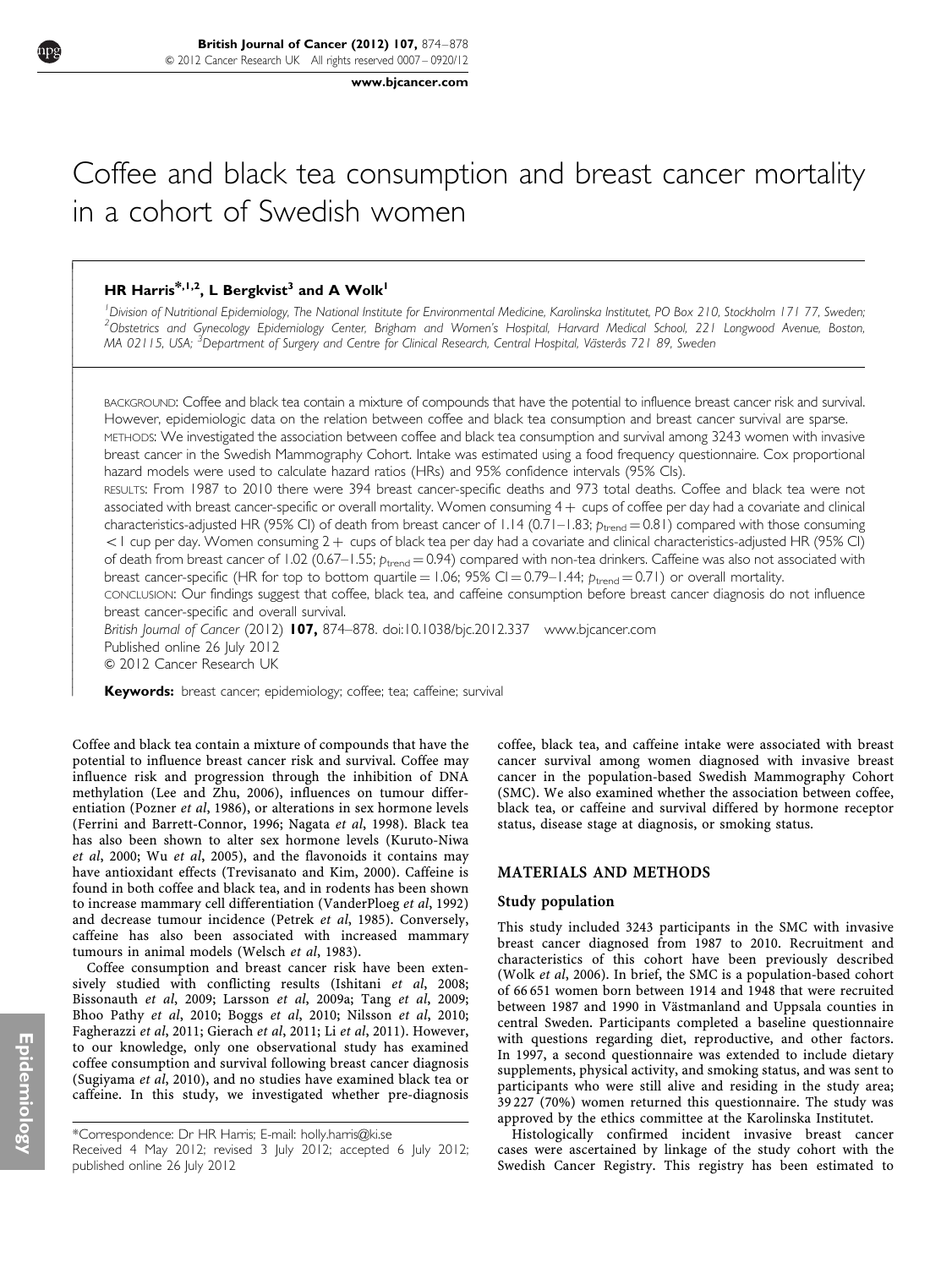provide almost 100% complete case ascertainment ([Mattsson and](#page-5-0) [Wallgren, 1984\)](#page-5-0). Oestrogen receptor (ER) and progesterone receptor (PR) status and other clinical characteristics were obtained by reviewing pathology laboratory works logs from Uppsala University Hospital and by linkage with the clinical database at the Regional Oncology Centre in Uppsala. Oestrogen and PR status, menopausal status at diagnosis, tumour size, grade, lymph node involvement, and type of treatment were available for  $\sim$ 72% of the cases. More detailed information on the evaluation of hormone receptor status in this cohort has been described previously ([Larsson](#page-5-0) et al, 2009b).

#### Dietary assessment

Diet was assessed using a 67-item food frequency questionnaire (FFQ) at baseline and a 96-item FFQ in 1997. Participants were asked how often, on average, they had consumed coffee and tea during the previous 6 months (1987) or year (1997). Eight responses were possible ranging from never or seldom to four or more times per day. Decaffeinated coffee and tea were rarely consumed in Sweden during the study period. As the majority of tea consumed during the study period was black tea, we refer to tea as black tea throughout the manuscript. Caffeine intake was calculated by summing the caffeine content of coffee and tea multiplied by the amount of consumption using values obtained from the Swedish National Food Administration Database. The FFQ has been previously validated among SMC participants with correlation coefficients between the questionnaire and four 1-week dietary records of 0.6 for coffee and 0.8 for tea (A Wolk, unpublished data, 1992).

#### Outcome assessment

Date of death was identified through linkage to the Swedish National Death Registry at Statistics Sweden. Cause of death was determined by International Classification of Diseases (ICD) codes (ICD9 and ICD10) through linkage to the Cause of Death Registry at the National Bureau of Health and Welfare.

#### Statistical analysis

Cox proportional hazard models with time since diagnosis in months as the time scale were used to calculate hazard ratios (HRs) and 95% confidence intervals (95% CIs) for death from breast cancer. Participants contributed person-time from the date of breast cancer diagnosis until death from breast cancer (primary endpoint), death from another cause, or end of follow-up on 16 October 2010. Secondary analyses were conducted with death from any cause as the endpoint. Coffee consumption was categorised as  $\langle 1 \rangle$  (reference), 1, 2–3 and  $\geq 4$  cups per day. Black tea consumption was categorised as non-drinker (reference),  $\langle 1, 1 \rangle$  cup per day, and  $\geq 2$ cups per day. Caffeine intake was categorised in quartiles with the lowest quartile as the reference group. Total caloric intake and age at diagnosis were included in all models.

Education level, marital status, menopausal status at diagnosis, body mass index (BMI), alcohol intake, and calendar year of diagnosis were included in all multivariable models. Additional multivariable models were adjusted for the following clinical characteristics: stage, grade, radiation treatment, and chemotherapy/hormonal therapy. Additional adjustment for the clinical covariates tumour size and number of positive lymph nodes did not further alter the effect estimates; thus they were not included in the final model. We also adjusted for physical activity [\(Holmes](#page-5-0) et al[, 2005](#page-5-0)) and smoking status among women who completed the 1997 questionnaire. Coffee and black tea were included simultaneously in all models. Tests for linear trend were performed by assigning the median value of each category to each participant in that group.

We examined whether the association between coffee, black tea, and caffeine consumption and breast cancer survival differed by hormone receptor status, disease stage at diagnosis, or smoking status with a likelihood ratio test comparing the model with the cross-product term between each exposure variable and each potential effect modifier to the model with main effects only. All tests of statistical significance were two-sided, and statistical analyses were performed using SAS Version 9.2 (SAS Institute Inc., Cary, NC, USA).

#### RESULTS

During 28 676 person-years of follow-up contributed by 3243 breast cancer cases, there were 973 deaths with 394 deaths from breast cancer. Ninety-six percentage of participants reported any coffee consumption and seventy-three percentage reported any black tea consumption. Among those consuming coffee or black tea, the median consumption among the drinkers was 2.5 and 1.0 cups per day, respectively. Median caffeine consumption among all participants was 326 mg per day. Women consuming  $\geq 4$  cups of coffee per day tended to be younger, had a lower mean BMI, were less often nulliparous, consumed more alcohol, consumed less black tea, and were more likely to smoke than those in lower categories of coffee intake [\(Table 1](#page-3-0)).

No association was observed between coffee consumption and breast cancer-specific or overall mortality. Women consuming  $\geq 4$ cups of coffee per day had a covariate-adjusted HR (95% CI) of death from breast cancer of 1.01 (0.64–1.61) compared with those consuming  $<$  1 cup per day ( $p_{\text{trend}}$  = 0.99). Adjustment for clinical characteristics (breast cancer stage and grade) and treatment did not materially alter the results (1.14 (0.71–1.83);  $p_{\text{trend}} = 0.81$ ). Results were similar when death from any cause was the outcome [\(Table 2](#page-4-0)). When coffee consumption was dichotomised, comparing women consuming  $\geq 1$  cup per day to those consuming  $\lt 1$ cup per day there was no association with breast cancer-specific  $(HR = 1.17; 95\% \text{ CI } 0.80 - 1.72)$  or overall mortality  $(HR = 1.02;$ 95% CI 0.81–1.29). Caffeine intake was not associated with breast cancer-specific (HR for top (median intake 488 mg per day) to bottom (median intake 155 mg per day) quartile =  $0.99$ ; 95% CI = 0.74-1.33;  $p_{\text{trend}} = 0.93$ ) or overall mortality (HR for top to bottom quartile = 1.07; 95% CI = 0.88-1.30;  $p_{\text{trend}} = 0.67$ ).

Black tea consumption was nonsignificantly inversely associated with breast cancer-specific and overall mortality. Compared with women consuming no black tea those consuming  $\geq 2$  cups per day had a covariate-adjusted HR (95% CI) of death from breast cancer of 0.87 (0.58–1.32;  $p_{\text{trend}} = 0.58$ ) and 0.84 for total deaths (0.64–1.09;  $p_{\text{trend}} = 0.39$ ). Adjustment for clinical characteristics and treatment attenuated the results (HR for breast-cancer deaths = 1.02; 95% CI = 0.67-1.55;  $p_{\text{trend}} = 0.94$  and total deaths = 0.94; 95% CI = 0.72-1.23;  $p_{\text{trend}} = 0.88$ ) [\(Table 3\)](#page-4-0). When women with any black tea consumption were compared with those with no black tea consumption, no association was observed with breast cancer-specific (HR = 0.98; 95% CI 0.78-1.22) or overall mortality  $(HR = 0.94; 95\% \text{ CI } 0.82-1.09).$ 

The associations between coffee, black tea, and caffeine intake and mortality did not vary by hormone receptor status (Supplementary Tables 1 and 2), disease stage at diagnosis, or smoking (results not shown) (all  $P > 0.05$ ). In addition, adjustment for ER/ PR status in the covariate and clinical characteristics model did not materially change the results. In a sensitivity analysis that excluded women with stage IV breast cancer, results were not materially different. We also adjusted for physical activity and smoking status in the subset of women who completed the 1997 questionnaire and saw no material change in the effect estimates.

We examined dietary change following breast cancer diagnosis among the 691 breast cancer cases who were diagnosed with breast cancer from 1987 to 1996 and completed a FFQ in 1997 after their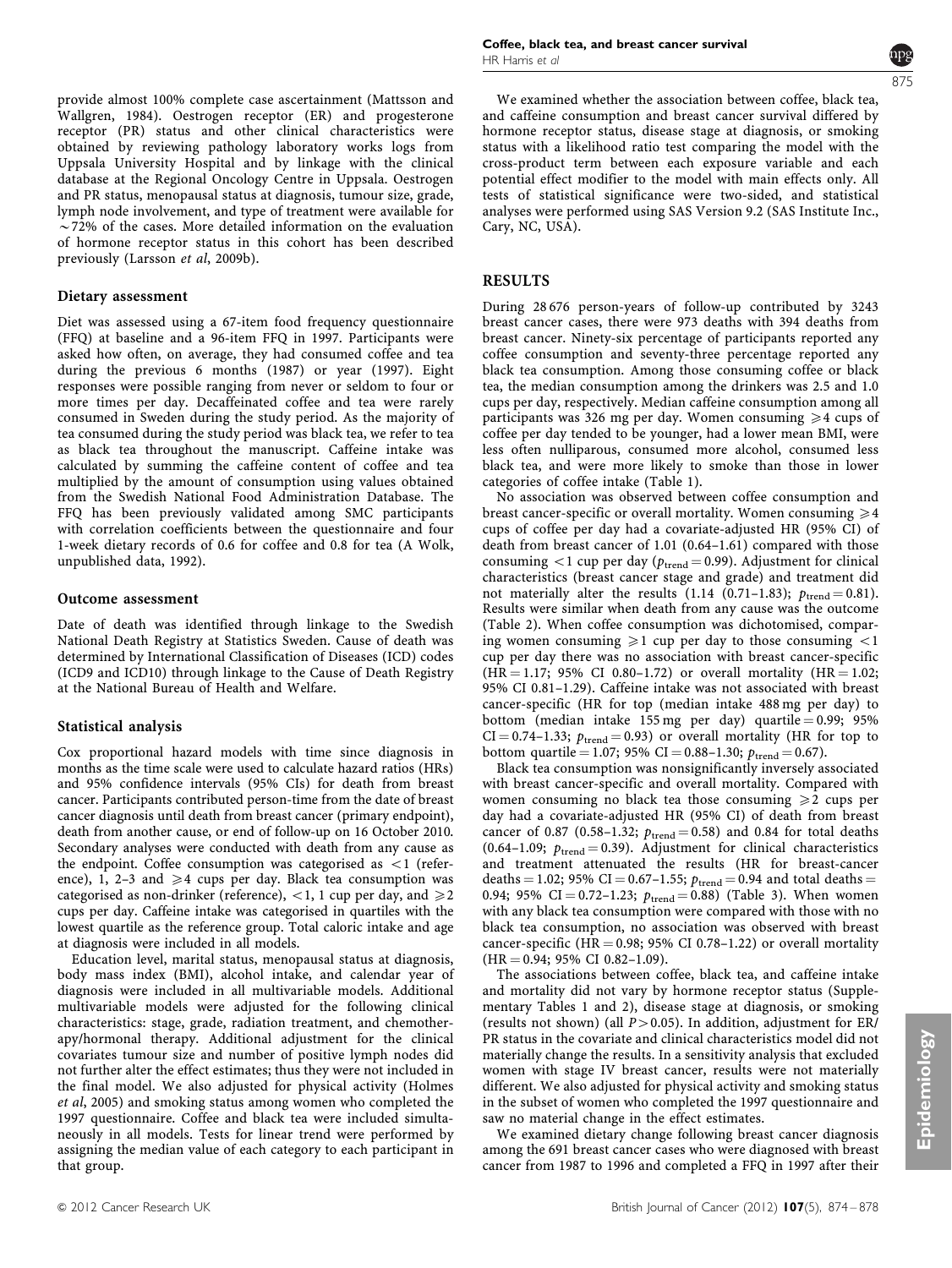HR Harris et al

<span id="page-3-0"></span>Table I Characteristics of 3234 women with invasive breast cancer in the Swedish Mammography Cohort by coffee intake<sup>a</sup>

|                                                 | Coffee intake<br>(cups per day) |       |            |               |
|-------------------------------------------------|---------------------------------|-------|------------|---------------|
|                                                 | $\lt$ l                         | ı     | $2 - 3$    | $\geqslant$ 4 |
| Median coffee intake (g per day)                | 12                              | 177   | 443        | 768           |
| Age at enrollment (years)                       | 52.4                            | 56.1  | 53.1       | 48.5          |
| Age at diagnosis (years)                        | 65.6                            | 68.6  | 65.8       | 62.1          |
| Post-secondary education (%)                    | 16.8                            | 14.3  | 13.0       | 14.4          |
| Married (%)                                     | 65.3                            | 68.6  | 71.7       | 71.3          |
| Body mass index ( $\text{kg m}^{-2}$ )          | 25.2                            | 25.2  | 24.9       | 24.7          |
| Height (cm)                                     | 165.3                           | 164.9 | 164.5      | 165.1         |
| Age at menarche (years)                         | 13.2                            | 13.3  | 13.2       | 3.1           |
| Nulliparous (%)                                 | 14.2                            | 17.5  | 11.7       | 11.2          |
| Age at first birth among parous women (years)   | 24.6                            | 24.9  | 24.8       | 23.7          |
| Number of children                              | 2.3                             | 2.3   | 2.2        | 2.4           |
| Family history of breast cancer (%)             | 10.6                            | 13.9  | 10.7       | 9.5           |
| Ever use of oral contraceptives (%)             | 58.7                            | 48.6  | 55.8       | 63.7          |
|                                                 | 46.8                            | 51.3  | 45.8       | 47.1          |
| Ever use of postmenopausal hormones (%)         | 91.2                            | 94.6  | 91.2       | 89.2          |
| Postmenopausal at diagnosis (%)                 | 2.2                             | 2.4   | 2.9        | 3.4           |
| Alcohol intake (grams per day)                  | 5.9                             | 5.8   | $ $ $ $ .8 | 24.8          |
| Current smoker (%) <sup>b</sup>                 |                                 |       |            |               |
| Past smoker (%) <sup>b</sup>                    | 32.5                            | 31.0  | 33.6       | 43.3          |
| Tea intake (cups per day)                       | $\overline{1.3}$                | 0.9   | 0.5        | 0.3           |
| Caffeine intake (mg per day)                    | 105.5                           | 175.1 | 338.7      | 523.1         |
| Total energy intake (kcal per day)              | 1532                            | 1498  | 1587       | 1688          |
| Disease stage (%) <sup>c,d</sup>                |                                 |       |            |               |
| Stage I                                         | 51.7                            | 50.2  | 52.5       | 54. I         |
| Stage II                                        | 42.9                            | 42.2  | 40.0       | 39.7          |
| Stage III/IV                                    | 3.9                             | 6.9   | 5.5        | 5.2           |
| Treatment (%) <sup>d,e</sup>                    |                                 |       |            |               |
| Radiation                                       | 56.6                            | 48.2  | 52.3       | 56.6          |
| Chemotherapy                                    | 21.2                            | 12.3  | 13.1       | 17.2          |
| Hormonal                                        | 33.6                            | 33.9  | 32.1       | 32.1          |
| Oestrogen receptor positive (%) <sup>d</sup>    | 79.7                            | 83.0  | 81.4       | 81.7          |
| Progesterone receptor positive (%) <sup>d</sup> | 67.2                            | 70.4  | 66.5       | 65.4          |
| Tumour size (%) <sup>d</sup>                    |                                 |       |            |               |
| $<$ 2 cm                                        | 66.0                            | 59.5  | 60.9       | 63.7          |
| $2-4$ cm                                        | 28. I                           | 33.2  | 33.3       | 29.6          |
| $>4$ cm                                         | 5.9                             | 7.2   | 5.7        | 6.6           |
| Number of positive-lymph nodes (%) <sup>d</sup> |                                 |       |            |               |
| None                                            | 57.6                            | 63.8  | 65.6       | 65.3          |
| $1 - 3$                                         | 27.3                            | 25.8  | 22.9       | 23.2          |
| $\geqslant$ 4                                   | 15.1                            | 10.5  | 11.6       | 11.5          |
|                                                 |                                 |       |            |               |

<sup>a</sup>Data represent mean unless otherwise indicated. <sup>b</sup>Smoking status was only available from women  $(n = 2110)$  who completed the 1997 questionnaire. <sup>c</sup>Percentages may not equal 100 owing to missing values. <sup>d</sup>Information on clinical characteristics was available for  $\sim$  72% of the participants. <sup>e</sup>Greater than 100% because some breast cancer patients received more than one treatment.

breast cancer diagnosis. Over 90% remained in the same or adjacent category of coffee or black tea intake following their breast cancer diagnosis. However, numbers were too small to examine the association between post-diagnosis coffee or black tea intake and survival in this group.

#### DISCUSSION

In this prospective study of Swedish women with breast cancer, we observed no association between coffee, primarily black tea, or caffeine intake and mortality following breast cancer diagnosis. This lack of association was consistent across hormone receptor subtypes, stage of diagnosis, and among both smokers and nonsmokers.

The epidemiologic data regarding the relation between coffee, tea, and caffeine and breast cancer survival is limited. Stocks compared age-adjusted death rates and annual consumption of tea and coffee in 20 countries and reported a positive association between tea and breast cancer death rates but no association with coffee [\(Stocks, 1970\)](#page-5-0). To our knowledge, no observational studies have examined the association between tea or caffeine consumption and breast cancer survival, and only one study has examined the association with coffee consumption. Sugiyama et al (2010) examined coffee consumption and mortality due to all-cause, cardiovascular disease (CVD), and cancer in a prospective cohort study in Japan. They observed an inverse association between coffee consumption and overall and CVD mortality, but no association with total cancer mortality or breast cancer-specific mortality (HR (95% CI) for breast cancerspecific mortality for 1 cup per day vs none  $= 1.54$  (0.34–6.93)); however, the breast cancer-specific results were based on only 19 deaths. Coffee intake was much lower among this population than in Sweden, which has one of the highest consumption rates in the world. Despite the different ranges of coffee consumption between the two study populations, we also did not observe a significant association between coffee intake and breast cancer mortality.

In the SMC, we have previously reported no association between coffee consumption and breast cancer risk and an increased risk of overall breast cancer as well as an increased risk for  $ER + /PR +$ tumours with black tea consumption ([Larsson](#page-5-0) et al, 2009a). The positive association between black tea consumption and hormone receptor-positive breast cancer risk may indicate a role of sex steroid hormones as in vitro studies have demonstrated that tea catechins exhibit oestrogenic activity in low concentrations ([Kuruto-Niwa](#page-5-0) et al, 2000). The lack of association observed between black tea consumption and mortality suggests that consumption of black tea may influence breast cancer incidence and survival through different mechanisms.

A limitation of our study was for the majority of our participants we only had a pre-diagnosis assessment of diet and thus had limited power to examine diet post diagnosis during the follow-up period. Among a cohort of breast cancer patients in the United Kingdom, small but statistically significant changes in pre- to postdiagnosis intake of coffee (pre-diagnosis mean 1.05 servings per day and post-diagnosis mean 0.96 servings per day) and tea (pre-diagnosis mean 1.55 servings per day and post-diagnosis mean 1.61 servings per day) were observed ([Velentzis](#page-5-0) et al, 2011). However, 90% of our participants who completed an FFQ post diagnosis remained in the same or adjacent category of coffee and black tea consumption following diagnosis. In addition, other dietary or lifestyle factors may have changed following breast cancer diagnosis. Studies have shown that younger women are most likely to report these changes and the average age at breast cancer diagnosis in our cohort was 65.1 years [\(Salminen and](#page-5-0) [Lagstrom, 2000](#page-5-0); [Maunsell](#page-5-0) et al, 2002). Coffee and black tea consumption were assessed with a self-administered FFQ, which is subject to some measurement error and could have resulted in attenuation of the true association. However, in this cohort the FFQ has been validated using diet records with correlations of 0.6 for coffee and 0.8 for tea (A Wolk, unpublished data, 1992). Finally, residual or unmeasured confounding by lifestyle or other dietary factors that are associated with coffee and/or tea consumption is a possibility. However, we adjusted for a number of potential confounders including smoking status, and the association did not materially change.

To our knowledge, this is the largest study among women with breast cancer to examine the association between coffee consumption and mortality, and the first study to examine the association with primarily black tea and caffeine. With 973 total deaths, including 394 breast cancer deaths, we had the ability to examine breast cancer-specific mortality as well as how the associations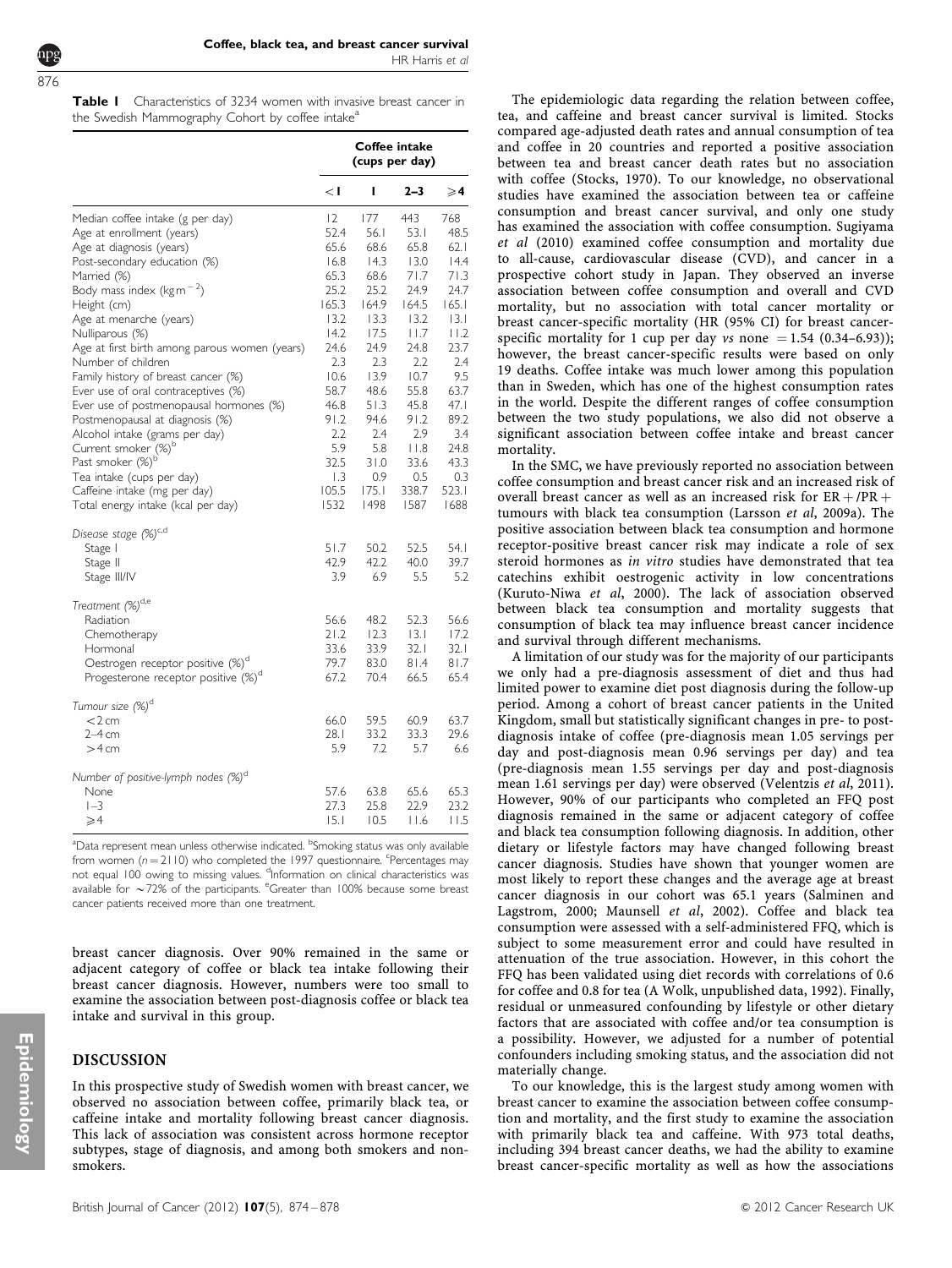

<span id="page-4-0"></span>Table 2 Hazard ratios (HR) and 95% confidence intervals (95% CIs) of breast cancer death by coffee intake among 3234 invasive breast cancer cases in the Swedish Mammography Cohort

|                                                                    | Coffee intake (cups per day) |                     |                     |                        |                               |  |  |
|--------------------------------------------------------------------|------------------------------|---------------------|---------------------|------------------------|-------------------------------|--|--|
|                                                                    | $\leq$ 1                     |                     | $2 - 3$             | $\geqslant$ 4          | $P_{\text{trend}}^{\text{a}}$ |  |  |
| Coffee                                                             |                              |                     |                     |                        |                               |  |  |
| Person-years                                                       | 2359                         | 3793                | 17309               | 5216                   |                               |  |  |
| Breast cancer deaths                                               | 30                           | 58                  | 246                 | 60                     |                               |  |  |
| Age-adjusted model                                                 | 00.1                         | $1.16(0.74 - 1.82)$ | $1.10(0.75 - 1.63)$ | $0.92(0.58 - 1.45)$    | 0.48                          |  |  |
| Covariate-adjusted model <sup>b</sup>                              | 00.1                         | $1.08(0.69 - 1.69)$ | $1.10(0.74 - 1.62)$ | $1.01(0.64 - 1.61)$    | 0.99                          |  |  |
| Covariate-adjusted model + clinical characteristics <sup>c</sup>   | 00.1                         | $1.23$ (0.78-1.93)  | $1.19(0.79 - 1.79)$ | $1.14(0.71 - 1.83)$    | 0.81                          |  |  |
| Total deaths                                                       | 79                           | 161                 | 596                 | 137                    |                               |  |  |
| Age-adjusted model                                                 | 1.00                         | $0.99(0.76 - 1.30)$ | $0.97(0.76 - 1.23)$ | $1.02$ $(0.76 - 1.36)$ | 0.99                          |  |  |
| Covariate-adjusted model <sup>b</sup>                              | 00.1                         | $0.98(0.74 - 1.28)$ | $0.97(0.76 - 1.24)$ | $1.08$ $(0.81 - 1.44)$ | 0.61                          |  |  |
| Covariate-adjusted model $+$ clinical characteristics <sup>c</sup> | 00.1                         | $1.00$ (0.76-1.32)  | $1.00(0.78 - 1.28)$ | $1.12(0.84 - 1.51)$    | 0.45                          |  |  |

<sup>a</sup>Determined using category medians. <sup>b</sup>Cox proportional hazard model adjusted for age (continuous), energy intake (continuous), education level (primary, high school, and university), marital status (single, married, divorced, widowed, and living with partner), menopausal status at diagnosis (premenopausal, postmenopausal, and unknown), body mass index (<20, 20–24.9, 25–29.9, and  $\geq 30$ kgm<sup>-2</sup>), alcohol intake (non-drinker, <3.4, 3.4–9.9,  $\geq 10$ g per day), and calendar year of diagnosis (continuous). <sup>c</sup>Cox proportional hazard model adjusted for the variables above plus disease stage (I, II, and III/IV), grade (I, II, and III), radiation treatment (yes/no), and chemotherapy and/or hormonal treatment (no chemotherapy or hormonal treatment, hormonal therapy and no chemotherapy, chemotherapy and no hormonal therapy, and hormonal therapy and chemotherapy).

Table 3 Hazard ratios (HR) and 95% confidence intervals (95% CIs) of breast cancer death by tea intake among 3234 invasive breast cancer cases in the Swedish Mammography Cohort

|                                                                  | Tea intake (cups per day) |                     |                     |                        |               |  |  |
|------------------------------------------------------------------|---------------------------|---------------------|---------------------|------------------------|---------------|--|--|
|                                                                  | 0                         | $\leq$ 1            |                     | $\geqslant$ 2          | $P_{trend}^a$ |  |  |
| Tea                                                              |                           |                     |                     |                        |               |  |  |
| Person-years                                                     | 7716                      | 10267               | 7930                | 2764                   |               |  |  |
| Breast cancer deaths                                             | 120                       | 136                 | 105                 | 33                     |               |  |  |
| Age-adjusted model                                               | .00                       | $0.84$ (0.65-1.07)  | $0.84(0.65 - 1.10)$ | $0.78(0.52 - 1.16)$    | 0.29          |  |  |
| Covariate-adjusted model <sup>b</sup>                            | .00                       | $0.93(0.72 - 1.19)$ | $0.93(0.71 - 1.22)$ | $0.88$ $(0.58 - 1.32)$ | 0.58          |  |  |
| Covariate-adjusted model + clinical characteristics <sup>c</sup> | .00.                      | $0.96(0.75 - 1.23)$ | $0.98(0.75 - 1.28)$ | $1.02$ (0.67-1.55)     | 0.94          |  |  |
| Total deaths                                                     | 303                       | 335                 | 260                 | 75                     |               |  |  |
| Age-adjusted model                                               | .00                       | $0.84(0.72 - 0.98)$ | $0.87(0.73 - 1.03)$ | $0.79(0.61 - 1.03)$    | 0.20          |  |  |
| Covariate-adjusted model <sup>b</sup>                            | .00                       | $0.90(0.77 - 1.06)$ | $0.94(0.79 - 1.11)$ | $0.84(0.64 - 1.09)$    | 0.39          |  |  |
| Covariate-adjusted model + clinical characteristics <sup>c</sup> | .00                       | $0.94(0.80 - 1.10)$ | $0.97(0.82 - 1.15)$ | $0.94(0.72 - 1.23)$    | 0.88          |  |  |

<sup>a</sup>Determined using category medians. <sup>b</sup>Cox proportional hazard model adjusted for age (continuous), energy intake (continuous), education level (primary, high school, and university), marital status (single, married, divorced, widowed, and living with partner), menopausal status at diagnosis (premenopausal, postmenopausal, and unknown), body mass index (<20, 20–24.9, 25–29.9,  $\geqslant 30$  kg m<sup>-2</sup>), alcohol intake (non-drinker, <3.4, 3.4–9.9, and  $\geqslant$  10g per d), and calendar year of diagnosis (continuous). <sup>c</sup>Cox proportional hazard model adjusted for the variables above plus disease stage (I, II, and III/IV), grade (I, II, and III), radiation treatment (yes/no), and chemotherapy and/or hormonal treatment (no chemotherapy or hormonal treatment, hormonal therapy and no chemotherapy, chemotherapy and no hormonal therapy, and hormonal therapy and chemotherapy).

differed by tumour hormone receptor status. We had 80% power to detect hazards ratios of 1.38. We also have complete follow-up of all cases, a long follow-up period, detailed information on diet, and data on many important covariates, including clinical and lifestyle characteristics.

In conclusion, among a population of Swedish women with high coffee consumption, we did not observe an association between coffee, black tea, or caffeine consumption and breast cancerspecific survival or overall survival.

#### **REFERENCES**

- Bhoo Pathy N, Peeters P, van Gils C, Beulens J, van der Graaf Y, Bueno-de-Mesquita B, Bulgiba A, Uiterwaal C (2010) Coffee and tea intake and risk of breast cancer. Breast Cancer Res Treat 121(2): 461–467
- Bissonauth V, Shatenstein B, Fafard E, Maugard C, Robidoux A, Narod S, Ghadirian P (2009) Risk of breast cancer among French-Canadian

#### ACKNOWLEDGEMENTS

This work was supported by the Swedish Cancer Foundation, the Swedish Research Council/Committee for Infrastructure, the Swedish Foundation for International Cooperation in Research and Higher Education, and the Regional Research Fund Uppsala-Örebro Region.

Supplementary Information accompanies the paper on British Journal of Cancer website [\(http://www.nature.com/bjc](http://www.nature.com/bjc))

women, noncarriers of more frequent BRCA1/2 mutations and consumption of total energy, coffee, and alcohol. Breast J 15: S63–S71 Boggs D, Palmer J, Stampfer M, Spiegelman D, Adams-Campbell L, Rosenberg L (2010) Tea and coffee intake in relation to risk of breast cancer in the Black Women's Health Study. Cancer Causes Control 21(11): 1941–1948